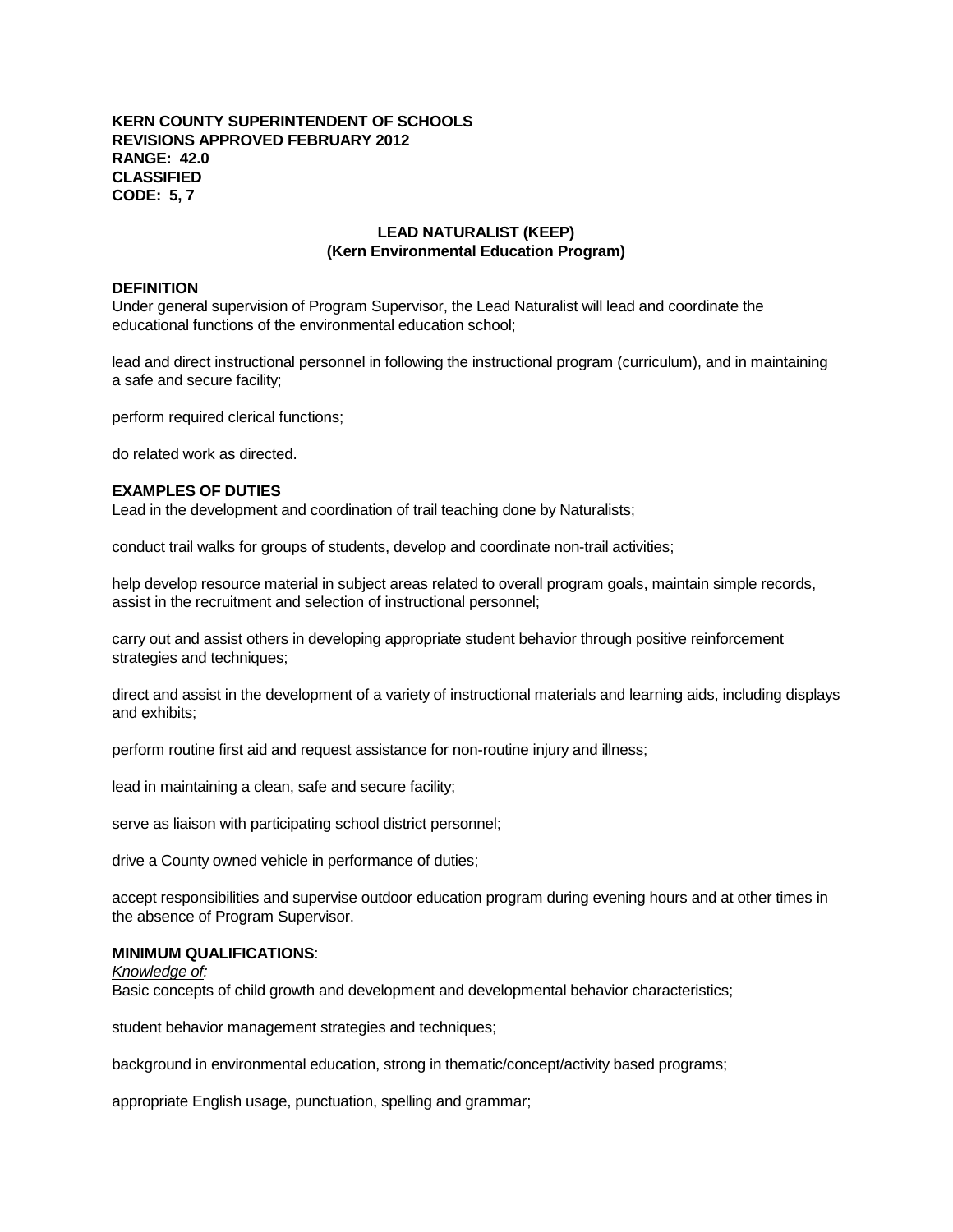### basic arithmetical concepts;

routine record management;

methods, procedures and techniques of modern supervision.

### *Ability to:*

Demonstrate an understanding, patient, and receptive attitude toward students of varied age groups, including adults;

use sound and safe judgment in emergency situations;

use and instruct others in the use of a variety of learning materials and equipment;

communicate effectively in oral and written form;

walk/hike ten miles per day up and down narrow trails in hilly terrain;

apply first aid/CPR appropriately;

understand and carry out oral and written directions;

establish and maintain cooperative working relationships with children and adults;

carry a 25 pound backpack;

climb up and down narrow trails in hilly terrain;

conduct a clear vocal dialogue with students and staff and the ability to hear and understand normal speech from students and staff;

lift 50 pounds and move heavy materials.

## *Experience:*

Two (2) years of experience in environmental education as an interpreter, naturalist, trail guide, or equivalent;

#### *Education:*

Possess a Bachelor's degree.

## *Conditions of employment:*

A preplacement medical assessment/health screening, at office expense, is a condition of appointment after all other required job conditions have been met.

Must obtain a clear certificate of Tuberculous.

Possess or secure within one month of employment a certificate for first aid and CPR issued by the American Red Cross or equivalent.

Some positions may require proof of privately owned automobile insurance and possession of a valid California Motor Vehicle operator's license which must be maintained for the duration of the assignment.

Fingerprint clearance by both the Federal Bureau of Investigation and the California Department of Justice is a condition of appointment after all other required job conditions have been met.